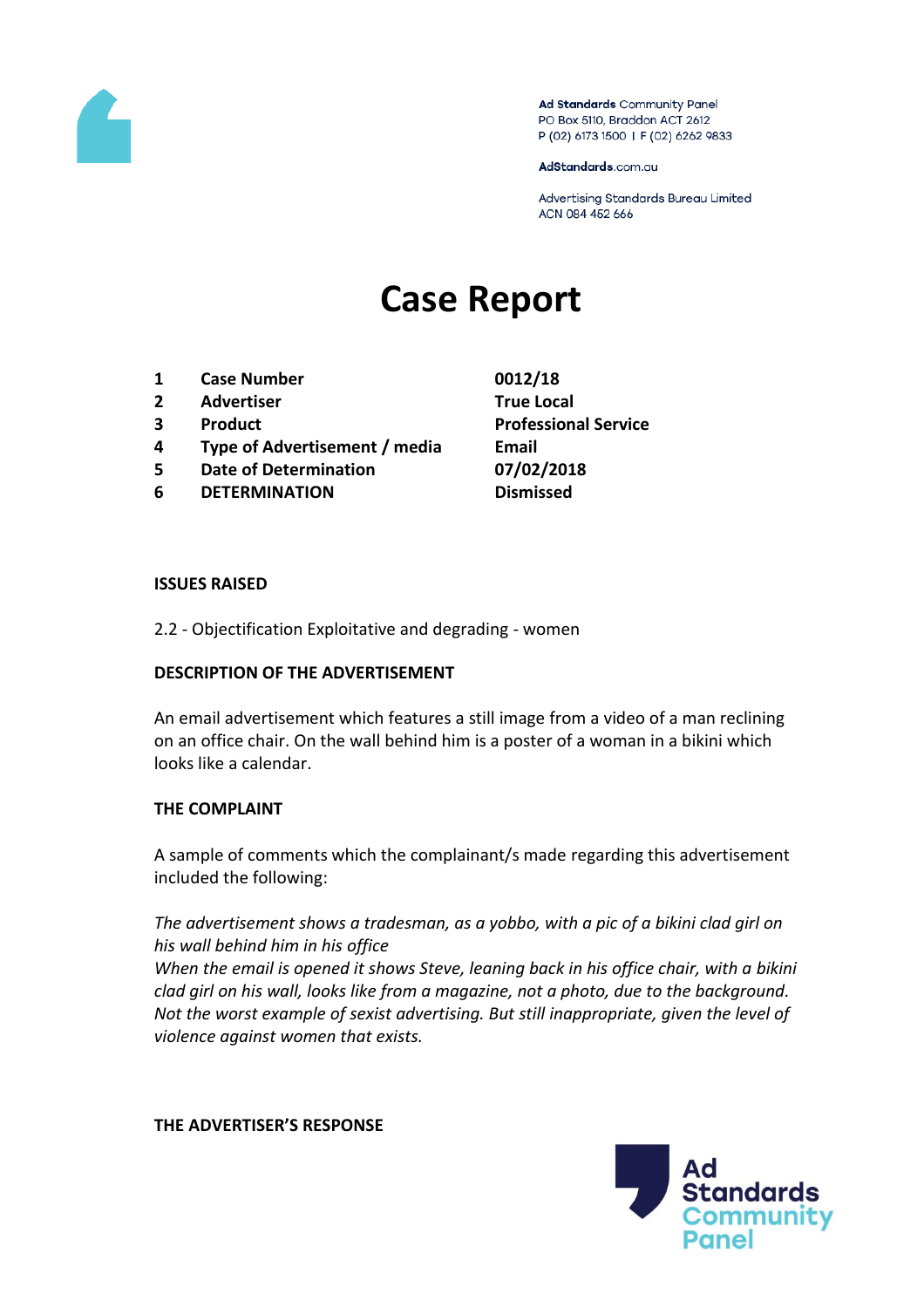

Comments which the advertiser made in response to the complainant/s regarding this advertisement include the following:

*I have read through the complaint and disagree that a poster of this woman in the background of the video in any way promotes sexism or violence against women. This is a genuine depiction of an office of an every day Australian business owner. We did not photo shop or edit the image in, we did not brief it in to the agency, it was actually already on the wall in the office we used on the shoot.*

*We will not be using this still in any of our future activity (email or otherwise) and we won't be putting any spend behind the video it's from.*

## **THE DETERMINATION**

The Advertising Standards Board (the "Board") considered whether this advertisement breaches Section 2 of the AANA Code of Ethics (the "Code").

The Board noted the complainant's concerns that the advertisement is objectifying and demeaning to women.

The Board viewed the advertisement and noted the advertiser's response.

The Board considered whether the advertisement was in breach of Section 2.2 of the Code. Section 2.2 of the Code states: "Advertising or marketing communications should not employ sexual appeal: (a) where images of Minors, or people who appear to be Minors, are used; or (b) in a manner which is exploitative and degrading of any individual or group of people."

The Board noted that in order to breach this Section of the Code the advertisement would need to be using sexual appeal in a manner that is considered both exploitative and degrading.

The Board noted this email advertisement features a still image from a video of a man reclining on an office chair. On the wall behind him is a poster of a woman in a bikini which looks like a calendar.

The Board noted the picture of the woman in a bikini and considered whether this advertisement was using sexual appeal.

The Board considered the advertiser's response that the advertisement was filmed in a real office and that the picture of the woman in a bikini was already on the wall and was not a feature of the advertisement.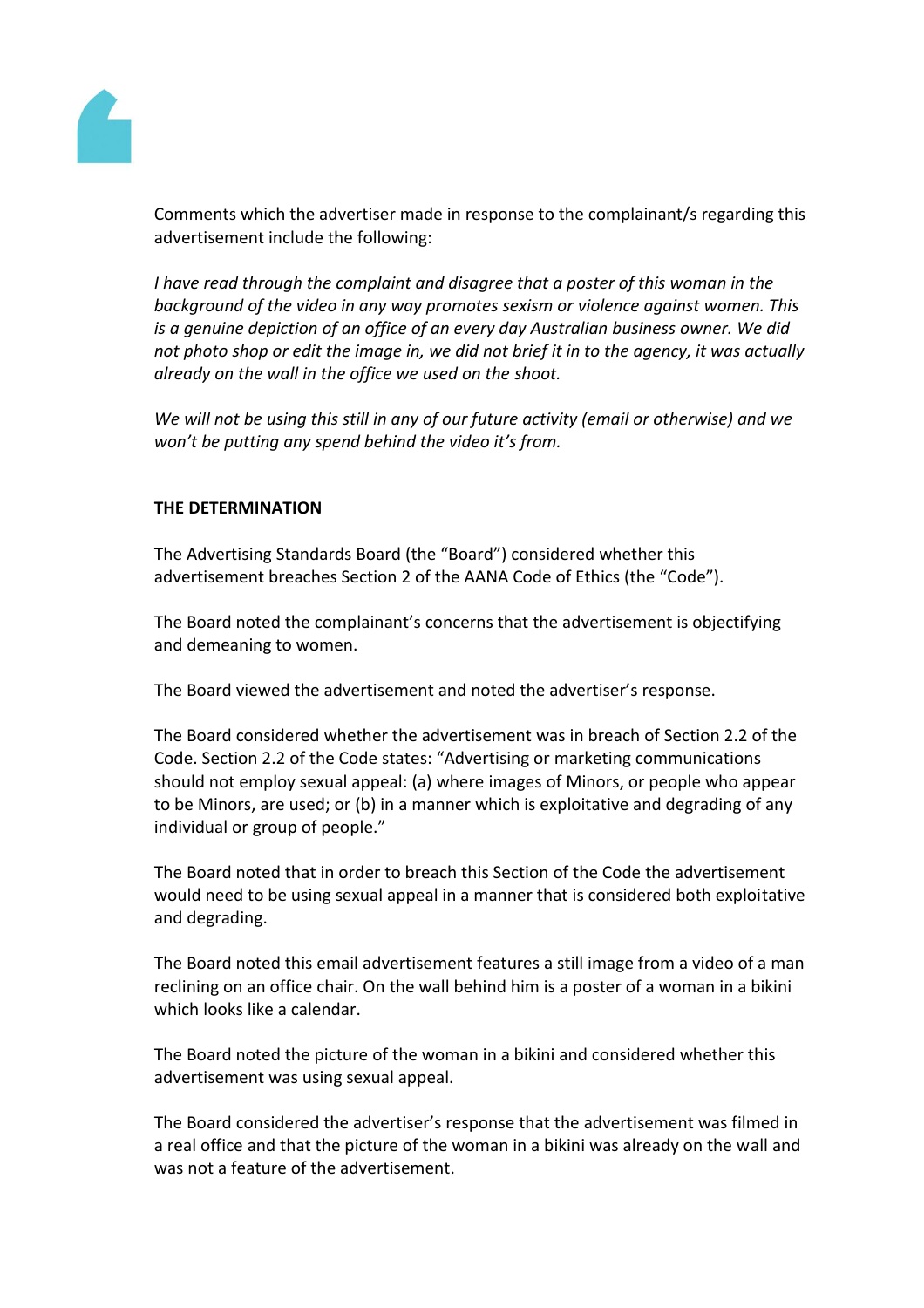

The Board considered although this picture was not a feature or a focus of the advertisement it is still a sexualised image.

The Board then considered whether the ad used sexual appeal in a manner that was exploitative and degrading.

The Board noted the AANA Practice Note which provides guidance on the meaning of the terms exploitative and degrading:

"Exploitative - means clearly appearing to purposefully debase or abuse a person, or group of persons, for the enjoyment of others, and lacking moral, artistic or other values.

Degrading – lowering in character or quality a person or group of people."

The Board considered that this advertisement plays on a negative stereotype of tradies in male dominated areas having pictures of women on their wall. The Board considered that this was an out-dated concept and considered that in most workplaces this would not be considered appropriate office decoration.

However, the Board considered the picture of the woman was not the focus of the advertisement, and that the woman was fully clothed and the picture itself did not lower the woman in character or quality.

The Board considered that although having a picture of a bikini-wearing woman on wall of an office is an outdated stereotype, the use of the image itself was not a use of sexual appeal in an exploitative or degrading manner.

In the Board's view the overall impression was that the image did not breach section 2.2 of the Code.

Finding that the advertisement did not breach the Code on other grounds, the Board dismissed the complaint.